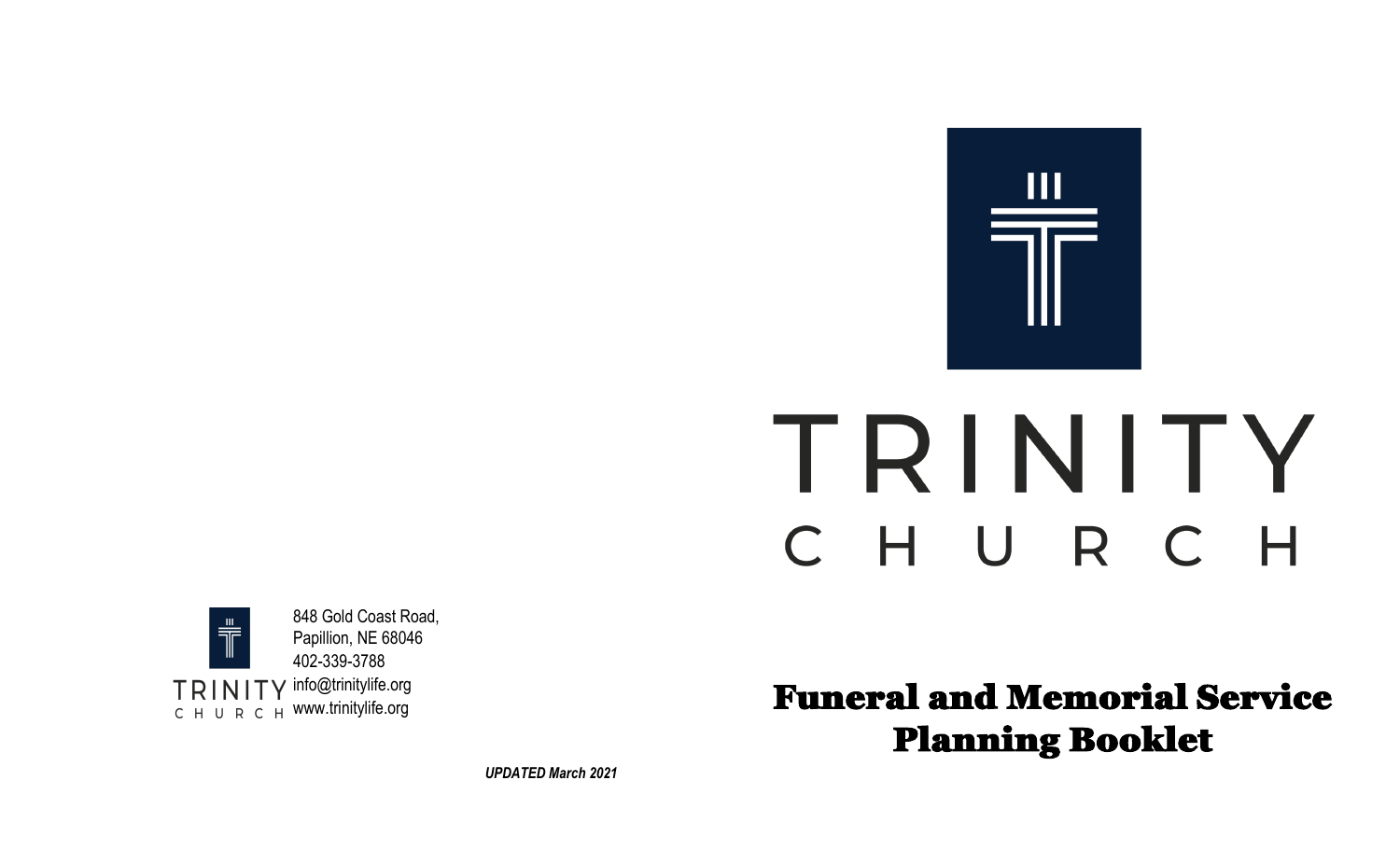# **FUNERAL POLICY**

Trinity Church, Papillion, NE

Trinity Church would like to help you in this time of loss and grief. The pastor is available to walk with you in this process. As you plan your service, it is good to remember that a Christian funeral is a worship service of thanksgiving for the life of the person who is no longer among us, as well as a proclamation of the hope we have through faith in Jesus Christ. Because this is a worship service, the congregation, family and friends, should be invited to participate.

To assure that funerals will always be consistent with these principles, the following policy has been established:

- When a death is near or one occurs, please contact the church office (402-339- 3788) as soon as possible. This allows for a visit to be set up so that planning can be done together. It is helpful if local family members are also available to discuss plans.
- The pastor and church should always be contacted **BEFORE** a service is scheduled to assure pastoral availability.
- A pastor of Trinity Church will preside at all funerals held in the church. Other clergy may assist as approved by the pastor of Trinity.
- Ordinarily, funerals for members and their immediate families will be held in the church. Exceptions may be made at the discretion of the pastor. A pastor may preside at funerals for non-members as other duties allow.
- The Lutheran Book of Worship guides the order of service planning. Holy Communion may be included. Family members are encouraged to collaborate on planning the service; however, the pastor is ultimately responsible for decisions about liturgy, scripture readings, music selection, etc.
- Should communion be included, an invitation will be made for all baptized children of God, regardless of denomination, to commune.
- If funeral pre-planning has occurred and is on file in the office, wishes expressed therein will be followed as closely as possible and appropriate.
- Members of the family or close friends are invited to participate by serving as Scripture Readers. A time of remembrance may also be included in the service;

#### **Luncheon Cost**

- **Sandwiches: Fried Chicken/Chicken Strips:**
	- 50 people \$100 50 people \$150
	- 75 people \$125 75 people \$200
	- 100 people \$150 100 people \$250
	- 125 people \$175 125 people \$300
	- 150 people \$200 150 people \$350
	- 175 people \$225 175 people \$400

### **Luncheons Include:**

Meat and Cheese (if sandwiches)

Bread

- Condiments and Pickles
- Potato Chips
- Beverages (coffee, iced tea, lemonade, water, & ice)
- Paper Products and Tablecloths
- Side Dishes and Desserts provided by Trinity Volunteers

## **Dessert Only Costs \$25 and Includes:**

Beverages (coffee, iced tea, lemonade, water, & ice) Paper Products **Tablecloths** Desserts provided by Trinity Volunteers

Note: Please leave a check payable to "Trinity Women of the ELCA" with the kitchen staff on the day of the funeral. There will be a receipt ready for you that you may need for estate purposes. You might also choose to give a donation in addition to the cost of the luncheon to Trinity's Women of the ELCA for serving.

## **Thank you for allowing us to help you in your time of need.**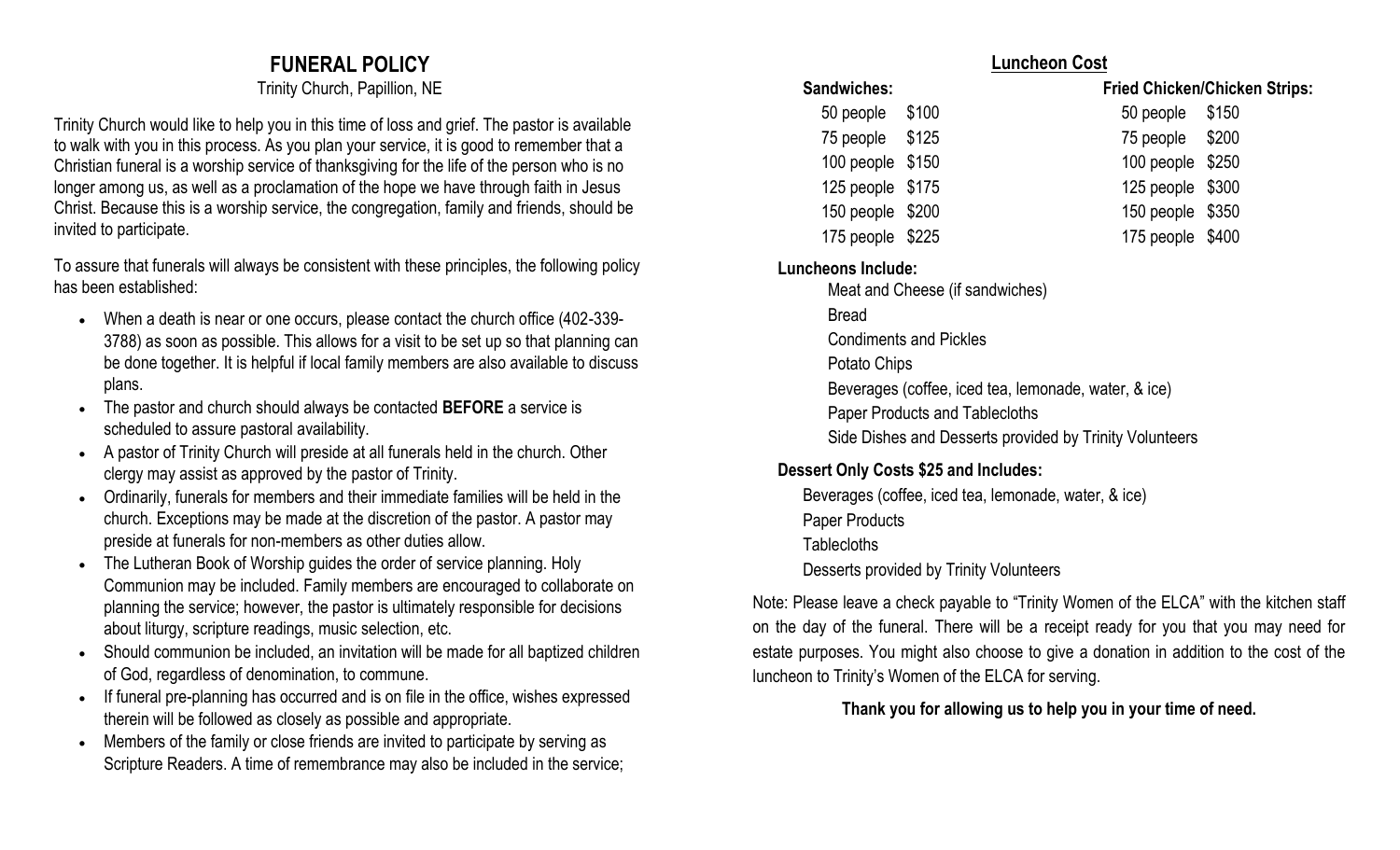# **For Funeral Luncheons**

Our Trinity hospitality ministry shares our deepest sympathy to you and your family at this difficult time. The Funeral Luncheon Committee at Trinity Church would be honored to help you and your family by serving a luncheon before or after your loved one's funeral, if you so desire.

In order to simplify the luncheon process, please designate one family member to be your contact person.

# **Please notify luncheon coordinator, Betsy Richards, of your desire to have a luncheon as soon as possible. Her number is (402) 658-4836.**

She is able to answer any questions you may have about funeral luncheons during your family's planning discussions.

# **Information the funeral luncheon committee will need:**

- Approximately how many people will attend the funeral luncheon
- Choice of Luncheon

## **Usual luncheon choices:**

- Sandwiches ham, turkey & roast beef
- Fried Chicken and/or Chicken Strips
- A combination of the above two is also an option.

Our Trinity Church family will provide the side dishes and desserts as a blessing to you at this time of loss. If you do not desire a full meal, we can provide desserts only.

this is usually limited to prepared remarks by a limited number of people selected by the family.

- Trinity will provide the keyboardist, vocalist, and ushers. Any music and/or additional musicians must be approved by the pastor. The use of secular songs in the church is usually not appropriate.
- A time of viewing may take place prior to the service if the family desires. The casket is always closed throughout the service.
- When the deceased has been cremated, an urn or other appropriate container is typically at the front of the church/funeral home during the service.
- If flowers are to be delivered to the church, arrangements must be made with the church Administrative coordinator to make sure they will be delivered when the church office is open.
- The church provides a funeral pall for covering for the casket before it is brought into the service. This is the only covering for a casket in the church.
- The ceremonies or tributes of social or fraternal societies may occur outside of the worship service.
- Trinity will prepare and print an order of service. Please submit a photo of your loved one along with the obituary as soon as possible to [info@trinitylife.org](mailto:info@trinitylife.org)
- If you have chosen to use a funeral home, they will take care of bringing the casket or ashes to the church prior to the service. They will also bring stands for photos and plants.
- If a luncheon is desired at the church, a representative of the Luncheon Committee should be contacted as soon as possible. Details, costs and contact information is included later in this guide.

## **Funeral Planning at Trinity** *without* **the assistance of a funeral home:**

- A Trinity Funeral Liaison is required. This person is a valuable asset, assuring that all details are covered and the service runs smoothly. Once your loved one's funeral has been scheduled with the church and pastor, the liaison will be your point of contact for all questions pertaining to the funeral.
- Families may want to greet guests before the funeral service in a scheduled time of visitation. Scheduling of the church for this is done through Trinity's Office Administrative Coordinator.